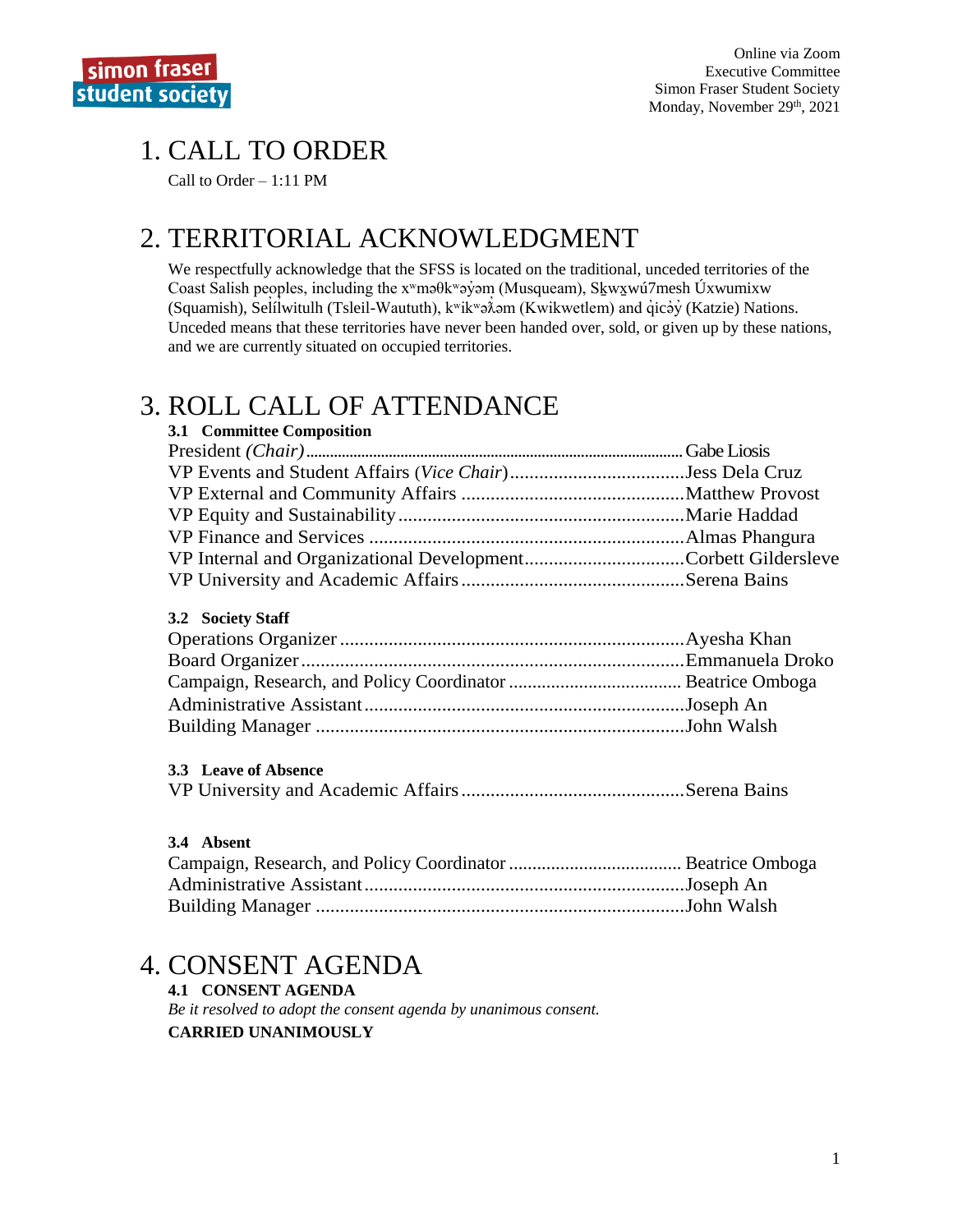### **4.1.1.MATTERS ARISING FROM THE MINUTES- MOTION EXEC 2021-11-29:01**

*Be it resolved to receive and file the following minutes:*

● EXEC 2021-11-15

# 5. ADOPTION OF THE AGENDA

### **5.1 MOTION EXEC 2021-11-29:02**

### **Jess/Matthew**

*Be it resolved to adopt the agenda as amended.*

### **CARRIED UNANIMOUSLY AS AMENDED**

- Add section 6 as presentation: items 6.1 and 6.2 added
- Add In-Camera session for Staff Discussion
- Strike Discussion items 10.4 and 10.5
- Add new section 8 as Reports: item 8.1 and 8.2 added

# 6. PRESENTATION

### **6.1** CoDev

- CoDev is a local, non-profit, registered charity.
- Is a solidarity organization founded in 1985 that facilitates solidarity between labour and social organizations in Canada and Latin America.
- Addresses root of inequality, focusing on human, women's labour rights.
- Areas of work include education rights, human rights, labour rights, and public engagement.
- Café Etico is one of the first "fair trade" suppliers in BC.
	- Supplies coffee to BCTF, MoveUp, etc…
	- Pays farmers over 20% fair trade prices.
	- Coffees directly from farmer's co-ops in Nicaragua, Guatemala, Chiapas, Mexico, Cuba.
- CoDev's work:
	- organizes delegations of Canadian partners to Latin America.
	- Coordinates speaking tours of Latin American partners to Canada.
	- Work with Canadian partners to encourage federal government to adopt positions consistent with human rights and democratic developments in Americas.
	- Help mobilize partners when their counterpart comes under attack, in Latin America and in Canada.
	- Addressing exploitation of Lain American sweatshop workers.
	- Supporting Honduran Women's Collective (CODEMUH).
	- $\circ$  Ways to support is to become an individual (\$25) or organizational member (\$50-250/year), attend events, follow and subscribe to social media platforms, etc....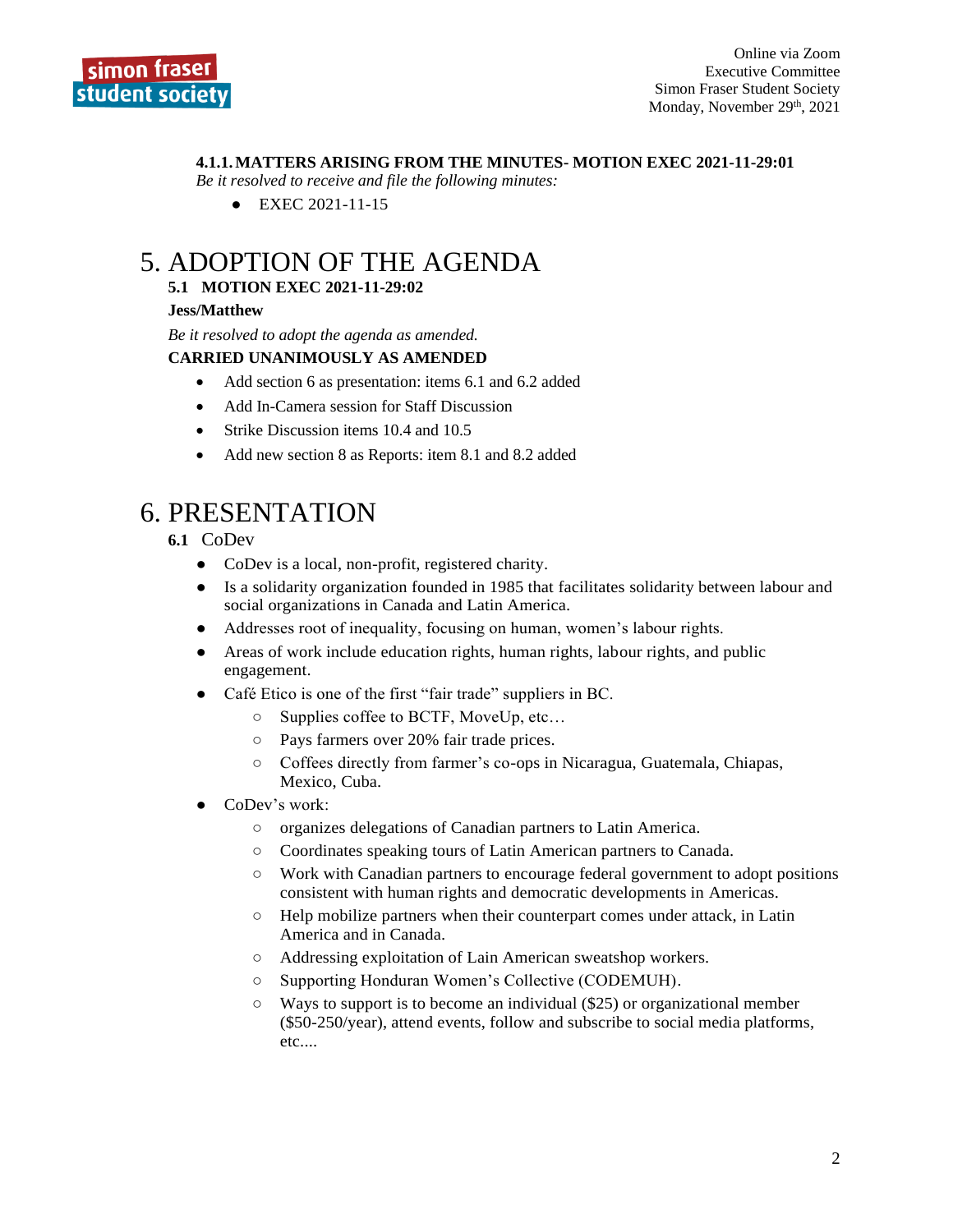

 $\circ$ 

### **6.2** WE Consulting

- The company has been in business for 35 years and specializes in employer cases with collective agreement, with a union involved and consult on benefit related issues.
- Does work involving brokerage, consulting, TPA services, trust management and is mainly involved in managing group benefits.
- Added value of help services and assistance.
- The company has experience dealing with associations and boards.
- Currently involved in forest industry, and several municipalities across BC.
- Supports indigenous, equity and labour rights.
- The company emphasized that they are very good communicators and will give much more support compared to a large corporation. They also have a good reputation in the benefits field.
- Can help with enhance communication with insurance carriers.

# 7. REPORT ON MOTIONS PASSED BETWEEN MEETINGS VIA EMAIL

### **7.1 Student Union Building Holiday Decorations-MOTION EXEC 2021-11-29:03**

*Whereas the Executive committee wants to support festive activities for the holidays, and create an environment to support different celebrations amongst our community,*

*Whereas the Executive Committee has heard feedback from staff around decorations for the new Student Union Building (SUB), since prior to the move into the SUB we were housed in Maggie Benson Centre and the holiday decorations we previously had do not meet capacity for our new building on all floors,*

*Whereas this will also support the opportunity for not having to make additional purchases every year for holiday decorations,*

*Be it resolved that the Executive Committee approve the funding allocation of up to \$2500.00 from line item 816/30 Good & Welfare,*

*Be it further resolved that the Executive Committee in the Spring term look into additional funding to be allocated for one-time purchases for other holidays and celebration events that will be happening in the SUB Moving forward.*

**CARRIED VIA EMAIL**

## 8. Reports

### **8.1 Report from Management**

- **Ayesha:**
	- o 5S meeting updates, to start lobbying with other groups to get Co-op student funding for SFSS, coming up with proper language around banning members policy, addressing lack of security and getting abolitionist framework training.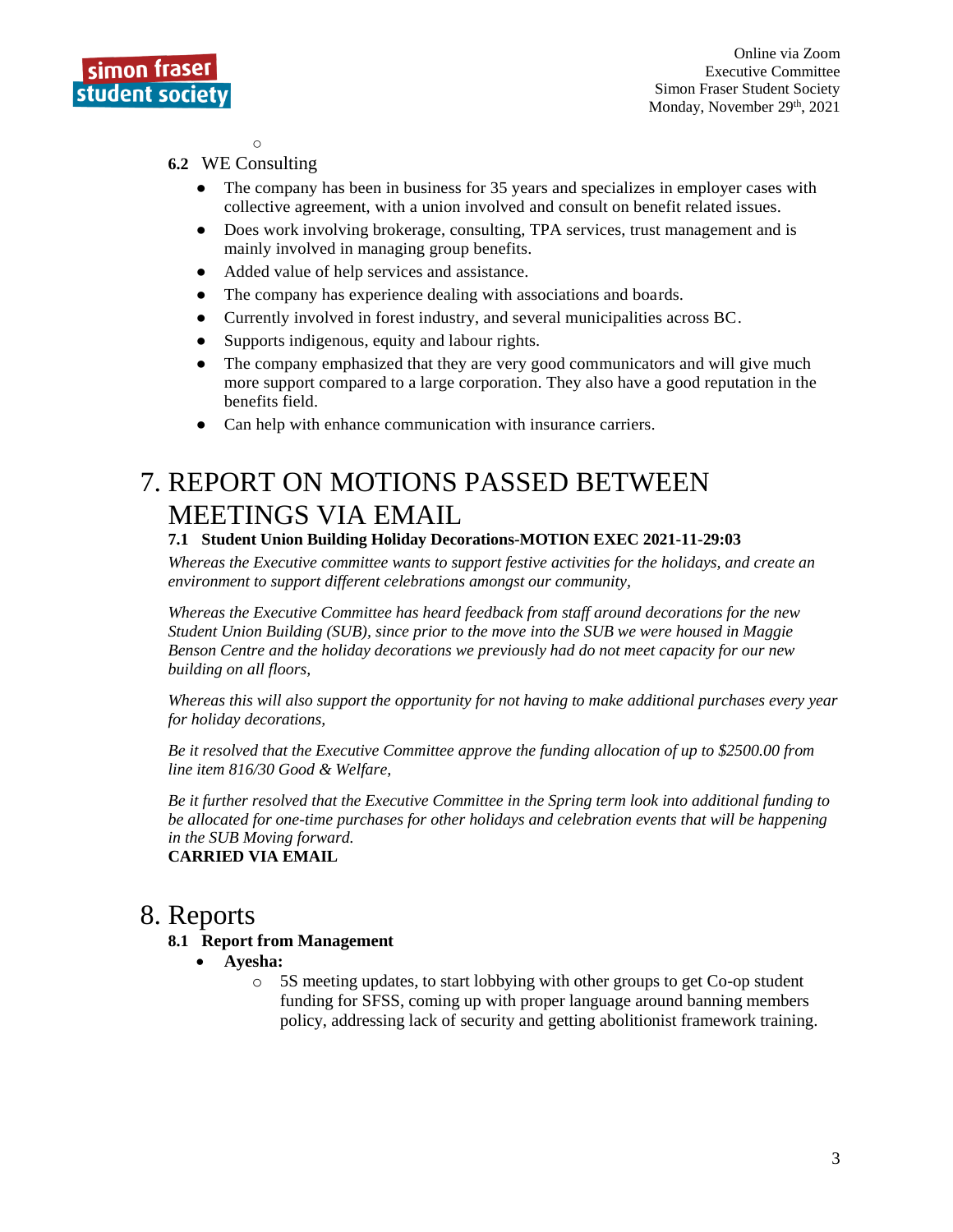

- o Hired one person for MSAA, interviewing 2 administrative assistants, interviewing a person for accessibility coordinator position, posted up two positions for building coordinator.
- o Working on the Executive position description review project.
- o Working on SUB holiday party.
- o Concluding staff job description edits.
- o Running staff cross-training and NewMode project.
- o Starting the members services survey.
- o Concluded the work safe report for JHSC.
- **Emmanuela**
	- o Working on Council training.
	- o Council SOP for onboarding.
	- o Administrative monthly meetings.
	- o Conducting strategic planning sessions.
	- o Lead developmental session for Council.
	- o Preparing AGM survey for staff.
	- o Working with Jess and Matthew on the community flood support.
	- o Community fridge planning.
	- o Planning on doing a feature with the Peak in January.
	- o Annual plan reviews.
	- o From 5S meeting, GSS and SFSS will be sharing resources and alternate taking minutes and making agendas.
	- o Working on SOPs.
- **John**
	- o There's remedial work required around the 5000 level ceilings and few other areas. Estimated price would be around \$40,000 for the repairs.
	- o Working on digital signages in the SUB.

### **8.2 Reports from Executives**

### • **Corbett:**

- o Taking care of the president's work while Gabe was away.
- o Preparing Council meetings.
- o Attending JOG meeting.
- o Had meeting with Zoe from residence to discuss the new fees for new residents to reiterate need for affordability.
- o Having discussion about MECS spaces, and MOUs.
- o Attended the Students Sustainability Summit.
- **Jess**
	- o Support for Constantin and Trish for Trans Day of Remembrance
	- o Hot Chocolate collaboration with SFU Rec.
	- o Helping with solidifying guidelines for tabling and room bookings.
	- o Working on flood victim's support.
	- o Review in-person guidelines
	- o Making backpacks for homeless women in collaboration with Women's center.
	- o Planning various events for January.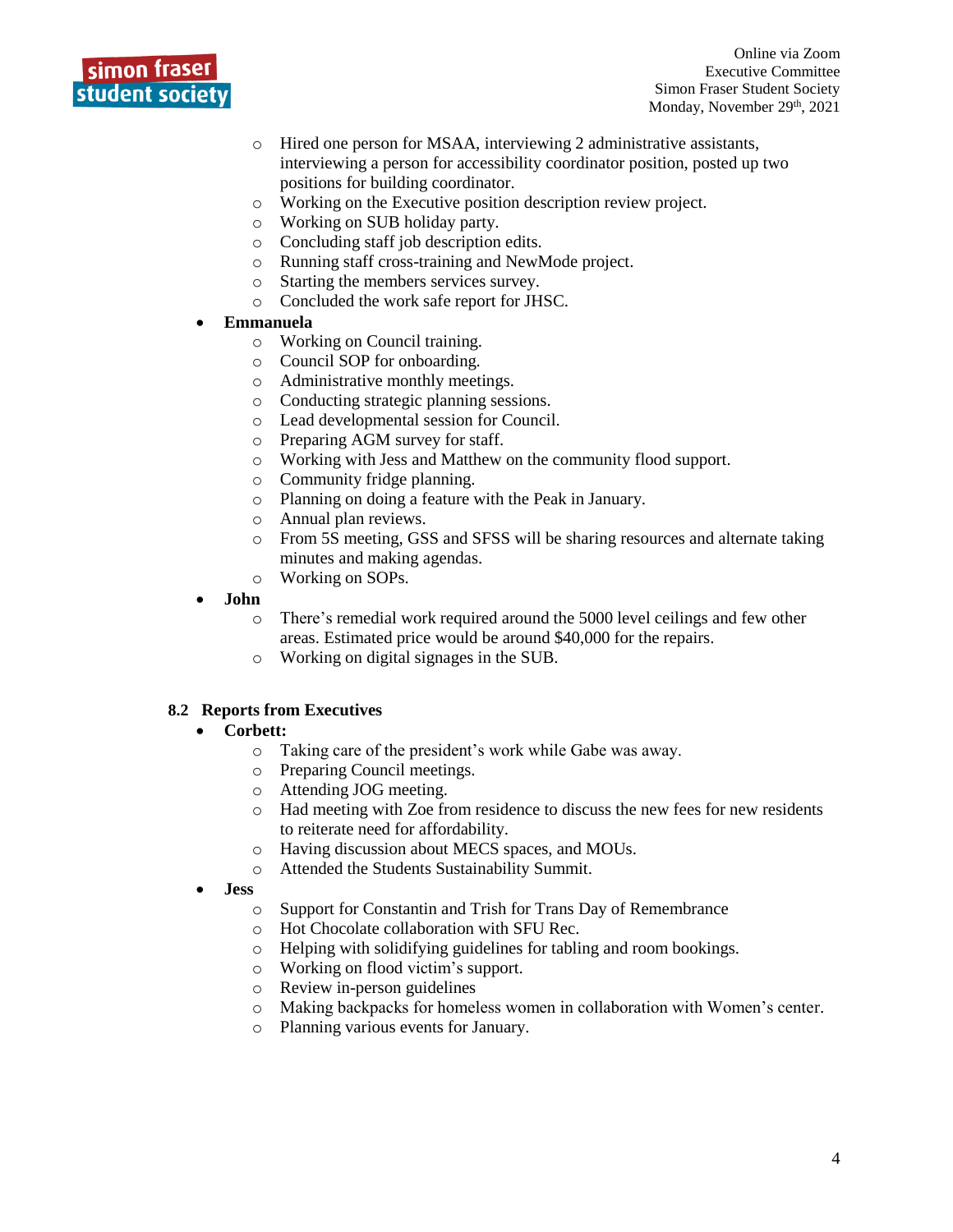

### • **Almas**

- o Gave clubs list and budget information to the insurer for the SUB for calculating proper insurance amounts.
- o Dealing with clubs planning Christmas events.
- o Lots of administrative work.
- o Updating and tracking people who have resigned.
- o On the Excellence in Teaching Awards committee.
- o Attending Creating Organizational Cultures of Inclusion.
- o Working on strategic planning.

### • **Matthew**

- o Coordinated people to go to Student Climate Action Initiative.
- o Supporting Transgender Day of Remembrance
- o Supporting Indigenous students at UBC over an issue regarding a controversial speaker.
- o Helping out with FNSA AGM.
- o Picked up holiday decorations for the SUB.
- o Working on SUB to house donations for BC Blood support.
- o Completed the hiring process for the SFU Indigenous Student Director.
- o Coordinating various donations.
- o Working on the annual plan.
- **Marie**
	- o Returned from a leave of absence of 3 weeks.
	- o Working on the FNSA Coordinator hiring committee and OOC hiring committee.
	- o Having discussion with the Women's Center about governance and representation on Council.
	- o Discussing with SOCA regarding SLO processing.
	- o General administrative and coordinating work.
- **Gabe**
	- o Returned from a leave of absence.
	- o Getting updated on all the work to be done.

## 9. NEW BUSINESS

#### **9.1 ESAC Reimbursement Motion for Exec- MOTION EXEC 2021-11-29:04 SUBMITTED BY:** VP Events and Student Affairs "Jess Dela Cruz" **Jess/Marie**

*Whereas, the Events & Students Affairs Committee (ESAC) collaborated with SFU Recreation for the SFSSxSFU Rec Holiday Hot Chocolate Event (November 24 + November 25),*

*Whereas, VP Events & Student Affairs, Jess Dela Cruz is chair of ESAC and purchased \$334.83 worth of supplies including paper bags, hot chocolate, Rice Krispies, candy canes, and cookies,*

*Whereas, 400 bags were created and the event was successful,*

*Whereas, ESAC has been unable to pass motions through the committee as they have been unable to meet quorum and can only get through discussion items; therefore, is unable to have this motion under ESAC,*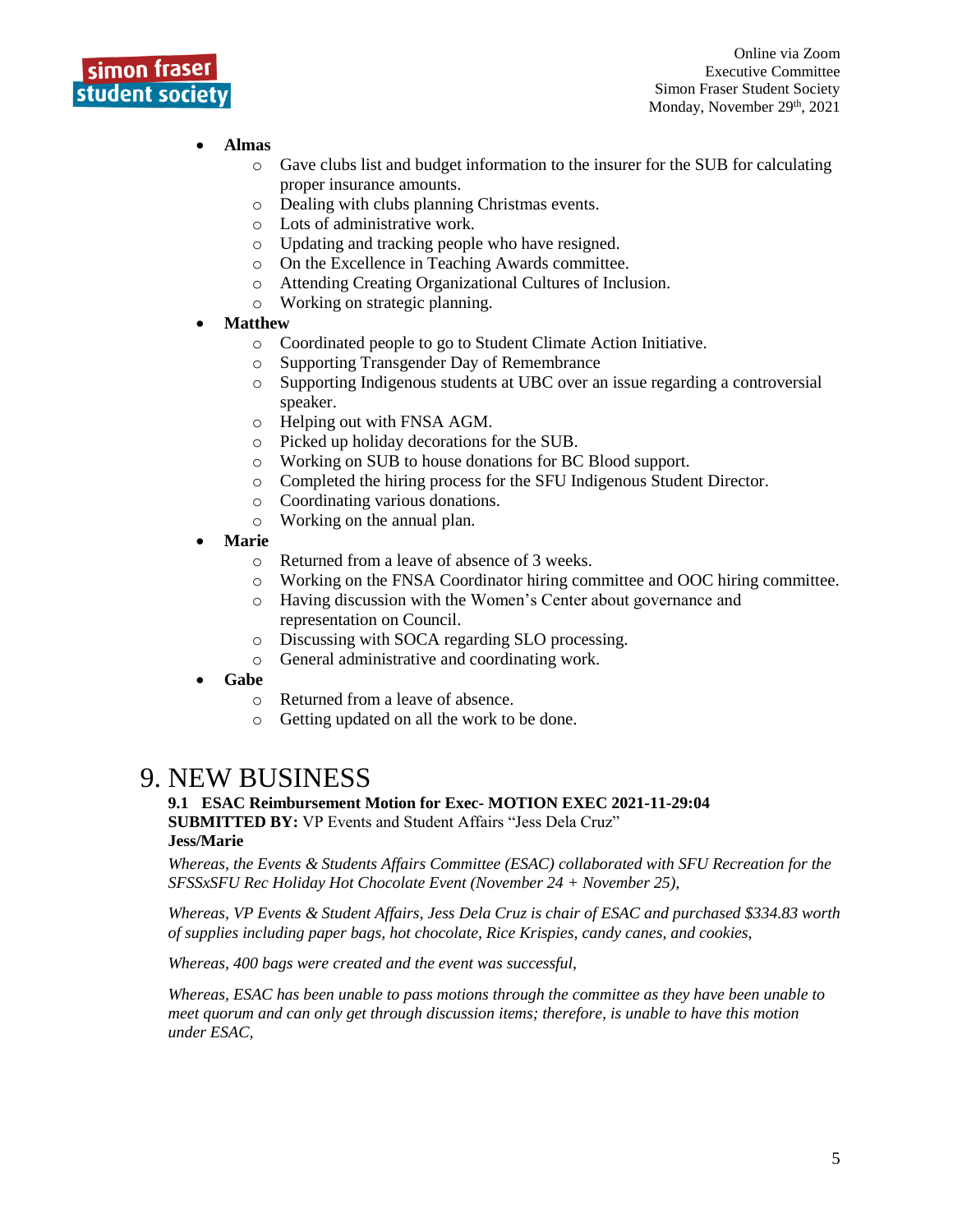

*Whereas, it is good practice to have motions passed through live, recorded meetings with meeting minutes instead of email motions for transparency, for record, and for discussion,* 

*Be it resolved that VP Events & Student Affairs will notify ESAC of this motion at next ESAC formal meeting,*

*Be it resolved that Executive Committee pass this reimbursement worth \$334.83 through Executive Committee on behalf of ESAC,*

*Be it further resolved that \$334.83 will be taken from line item 816/20 (Events Committee) budget.*

### **CARRIED UNANIMOUSLY**

● Jess noted that it's been difficult to meet quorum for the committee recently and therefore motions have been getting postponed. And this committee can help pass this motion.

## 10. DISCUSSION ITEMS

### **10.1 BC Flood Support**

**SUBMITTED BY:** VP External and Community Affairs "Matthew Provost"

- Costco doesn't accept visa so Matthew will be buying essential items for donation with cash.
- Donations will be sectioned into for SFU community, smaller indigenous communities, and rest to the communities that need them.
- Marie suggested reaching out to news outlets to get more outreach and will help out with this piece.

### **\*\*\* Meeting extended until 5 PM**

### **10.2 Committee Update**

**SUBMITTED BY:** VP Events and Student Affairs "Jess Dela Cruz"

Blurb: Committee Chairs give updates on what their committee has been working on. And, we go over which committees are active right now, which committees haven't met, successes/struggles with chairing, and where we need support.

- Council discussed what factors can be implemented to make sure meetings have quorum as there's been difficulties passing motions.
- Jess:
	- ESAC has been doing small tabling events.
	- MSA has been reviewing Covid-19 guideline for room bookings and events.
- Corbett:
	- MMPC met to discuss the after-event work and surveys. Had some members taking time off initially so there were some struggles but now back to full membership now.
	- Governance has been going through policy reviews, recommendations, and various projects.
- Almas:
	- Have been struggling getting people to come to the meeting and to respond to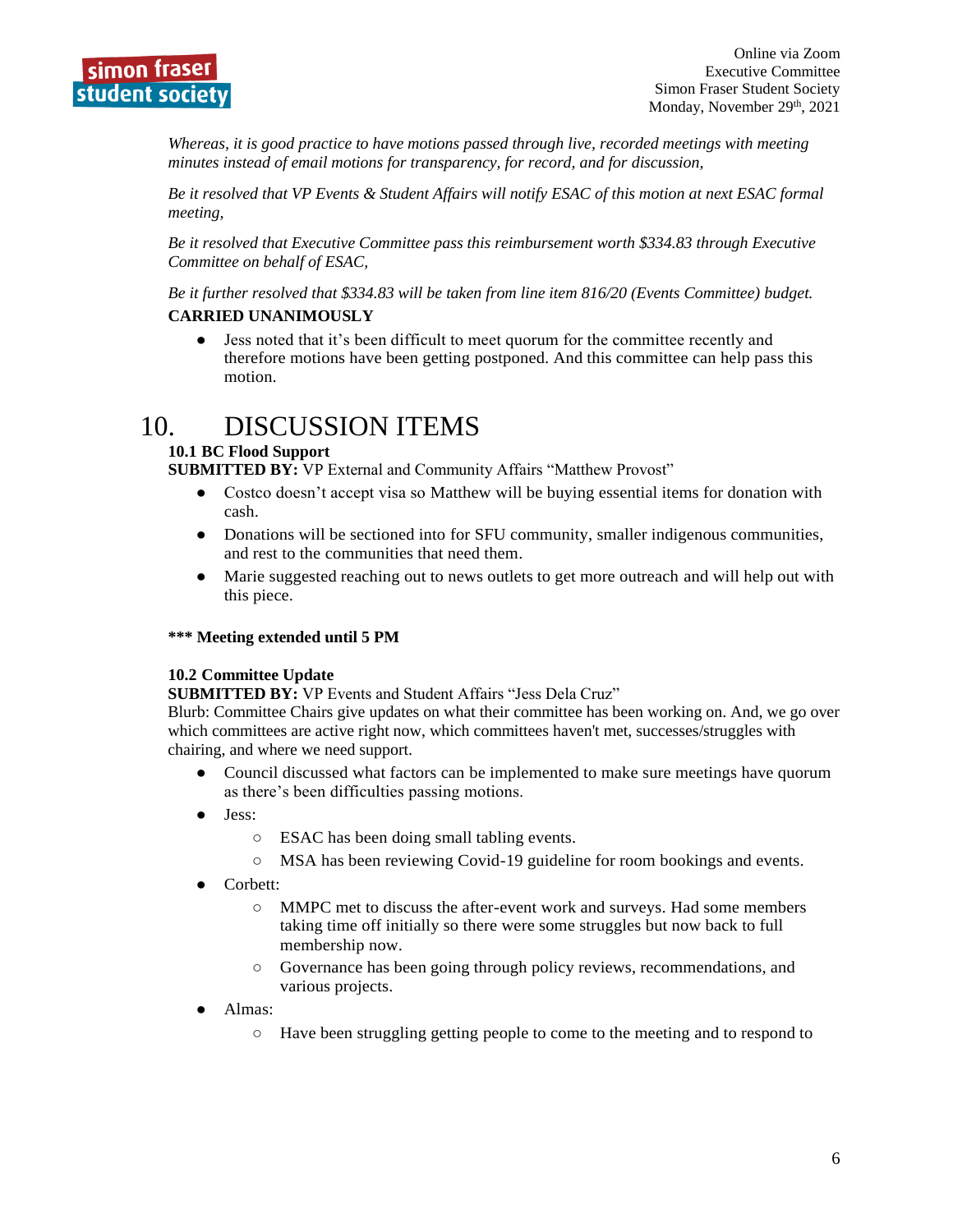

emails.

- Noticed some members were disinterested in the committee.
- Marie:
	- Marie's committee has not started yet.
- Gabe:
	- Has not had big issues with quorum.
	- Only issue is getting agenda out on time but has been getting better.
- Almas suggested that there should be committed members in committees.

#### **10.3 Annual Plan**

**SUBMITTED BY:** VP Events and Student Affairs "Jess Dela Cruz"

- Jess worked with Ella to organize the timeline for all the tasks for the next 6 months.
- Ella noted that there needs to be proper planning to mitigate burnout and to prioritize important projects as there's limited time.

#### **10.4 Issues Policies**

**SUBMITTED BY:** VP Events and Student Affairs "Jess Dela Cruz"

● Item struck

#### **10.5 Vancouver SFSS Space**

**SUBMITTED BY:** VP Events and Student Affairs "Jess Dela Cruz"

● Item struck

#### **10.6 Signing Officers**

**SUBMITTED BY:** VP Events and Student Affairs "Jess Dela Cruz"

- There were some delays of getting cheques signed as some people were away.
- There's only two people available to do this position at the moment and the process can be halted if they are on break.
- Jess suggested that there should be policy change so that all the Executive members are able to sign them so that there's fewer potential delays.
- Gabe noted that bylaw is worded so that Council isn't restricted to giving people signing authorities.
- Corbett suggested otherwise and that there should be consultation with a lawyer to correctly interpret the bylaw to whether Council can delegate more signing officers or not.
- Jess also noted that this can support people working from home or other province areas.

#### **10.7 SUB Board Office Access - Spring**

**SUBMITTED BY:** VP Internal and Organizational Development "Corbett Gildersleve"

- Corbett noted that the main door to board and council offices are difficult for people to walk in and out and that it would be better for it to be open during office hours.
- Gabe also agreed that the door should be open and for it to be accessible for students to come in and the alarm is just annoying. Members will need to be more vigilant with locking offices when no one is there and protecting personal belongings.